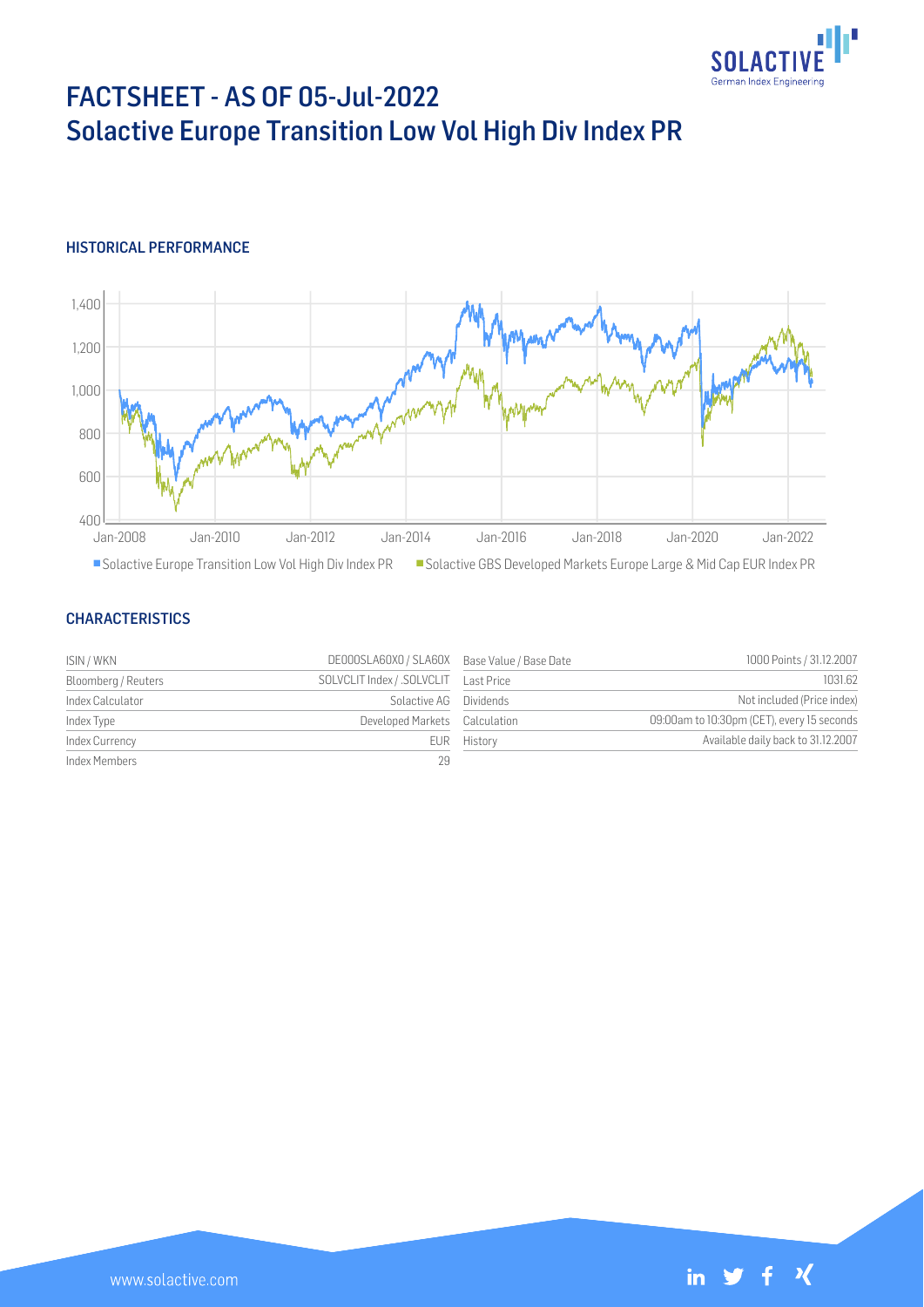

### **STATISTICS**

| <b>EUR</b>         | 30D      | 90D       | 180D      | 360D                  | YTD        | Since Inception       |
|--------------------|----------|-----------|-----------|-----------------------|------------|-----------------------|
| Performance        | -5.77%   | $-8.18\%$ | -9.97%    | $-10.45%$             | $-8.79\%$  | 3.16%                 |
| Performance (p.a.) |          |           |           |                       |            | 0.21%                 |
| Volatility (p.a.)  | 16.89%   | 13.77%    | 15.41%    | 12.62%                | 15.27%     | 15.73%                |
| High               | 1103.38  | 1142.19   | 1145.91   | 1161.36               | 1148.66    | 1410.82               |
| Low                | 1013.42  | 1013.42   | 1013.42   | 1013.42               | 1013.42    | 580.36                |
| Sharpe Ratio*      | $-3.01$  | $-2.08$   | $-1.21$   | $-0.79$               | $-1.04$    | 0.05                  |
| Max. Drawdown      | $-8.15%$ | $-11.27%$ | $-11.56%$ | $-12.74%$             | $-11.77\%$ | $-41.96%$             |
| VaR 95 \ 99        |          |           |           | $-23.0\%$ \ $-38.1\%$ |            | $-23.5\%$ \ $-48.3\%$ |
| CVaR 95 \ 99       |          |           |           | $-31.7\%$ \ $-42.7\%$ |            | $-39.3\%$ \ $-69.2\%$ |

\* Up to 31 December 2021, ex-post Sharpe ratios use as input for the risk free rate term the London Inter-Bank Offered rates in the respective currencies of the index and at a term equal to the observation period. From 3 J 2022 onwards, Sharpe ratios will be / are calculated using as reference risk free rate input the overnight replacement rate for these currencies, namely SONIA (for GBP), SOFR (for USD) and EURIBOR Overnight (for EUR).

#### STATISTICS - GBS - Solactive GBS Developed Markets Europe Large & Mid Cap EUR Index PR

| <b>EUR</b>         | 30D      | 90D        | 180D      | 360D                  | YTD        | Since Inception       |
|--------------------|----------|------------|-----------|-----------------------|------------|-----------------------|
| Performance        | $-8.62%$ | $-11.77\%$ | $-17.25%$ | $-11.57\%$            | $-17.07\%$ | 6.15%                 |
| Performance (p.a.) |          |            |           |                       |            | 0.41%                 |
| Volatility (p.a.)  | 21.52%   | 18.92%     | 21.15%    | 17.62%                | 20.89%     | 19.55%                |
| High               | 1111.21  | 1153.42    | 1216.18   | 1230.59               | 1230.59    | 1230.59               |
| Low                | 1006.44  | 1006.44    | 1006.44   | 1006.44               | 1006.44    | 415.07                |
| Sharpe Ratio*      | $-3.07$  | $-2.07$    | $-1.48$   | $-0.63$               | $-1.44$    | 0.05                  |
| Max. Drawdown      | $-9.43%$ | $-12.74%$  | $-17.25%$ | $-18.21%$             | $-18.21%$  | $-56.22%$             |
| VaR 95 \ 99        |          |            |           | $-31.9\%$ \ $-57.1\%$ |            | $-30.3\%$ \ $-59.7\%$ |
| CVaR 95 \ 99       |          |            |           | $-44.9\%$ \ $-60.4\%$ |            | $-49.1\%$ \ $-83.1\%$ |

### COMPOSITION BY CURRENCIES

## COMPOSITION BY COUNTRIES

**• EUR 55.5%** GBP 17.9% CHF 16.8% • NOK 6.9% Others 2.9%

www.solactive.com

GB 17.9% • CH 16.8%  $\bullet$  NL 14.3% • FI 11.2% Others 39.8%



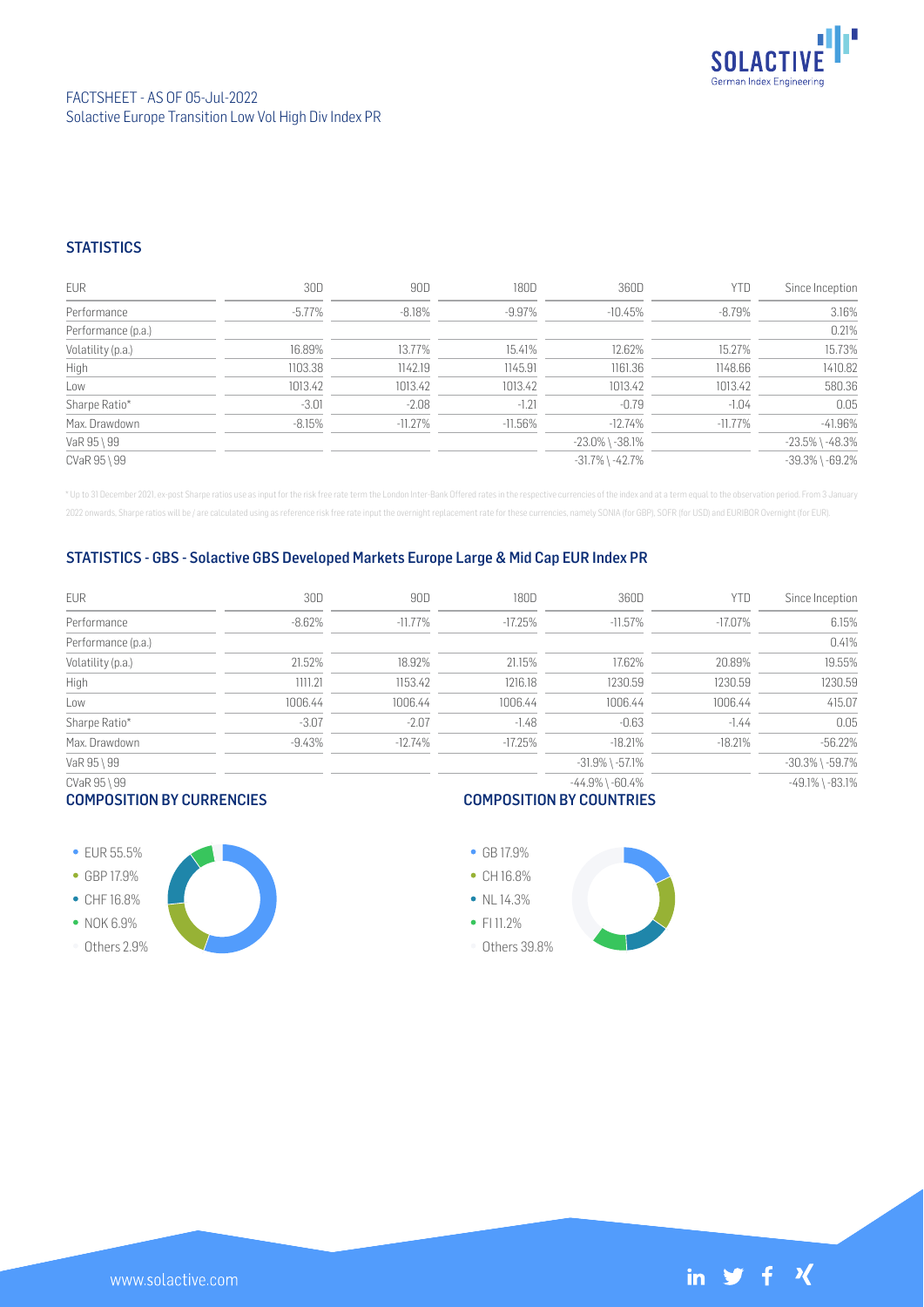

## TOP COMPONENTS AS OF 05-Jul-2022

| Company                            | Ticker                  | Country   | Currency   | Index Weight (%) |
|------------------------------------|-------------------------|-----------|------------|------------------|
| ORKLA ASA                          | ORK NO Equity           | N0        | <b>NOK</b> | 5.88%            |
| KONE OYJ CLASS B                   | <b>KNEBV FH Equity</b>  | F         | <b>EUR</b> | 5.86%            |
| ROYAL KPN NV                       | <b>KPN NA Equity</b>    | <b>NL</b> | <b>EUR</b> | 5.76%            |
| <b>TELEFONICA SA</b>               | <b>TEF SQ Equity</b>    | ES        | <b>EUR</b> | 5.73%            |
| UNII EVER PLC                      | <b>ULVR LN Equity</b>   | GB        | GBP        | 5.70%            |
| KESKO OYJ CLASS B                  | <b>KESKOB FH Equity</b> | F         | <b>EUR</b> | 5.34%            |
| ROYAL VOPAK NV                     | <b>VPK NA Equity</b>    | <b>NL</b> | <b>EUR</b> | 5.25%            |
| KUEHNE & NAGEL INTERNATIONAL AG    | <b>KNIN SE Equity</b>   | <b>CH</b> | <b>CHF</b> | 5.24%            |
| ZURICH INSURANCE GROUP AG          | <b>ZURN SE Equity</b>   | CH        | <b>CHF</b> | 5.24%            |
| TELEFONICA DEUTSCHI AND HOLDING AG | 02D GY Equity           | DF        | <b>FUR</b> | 5.19%            |